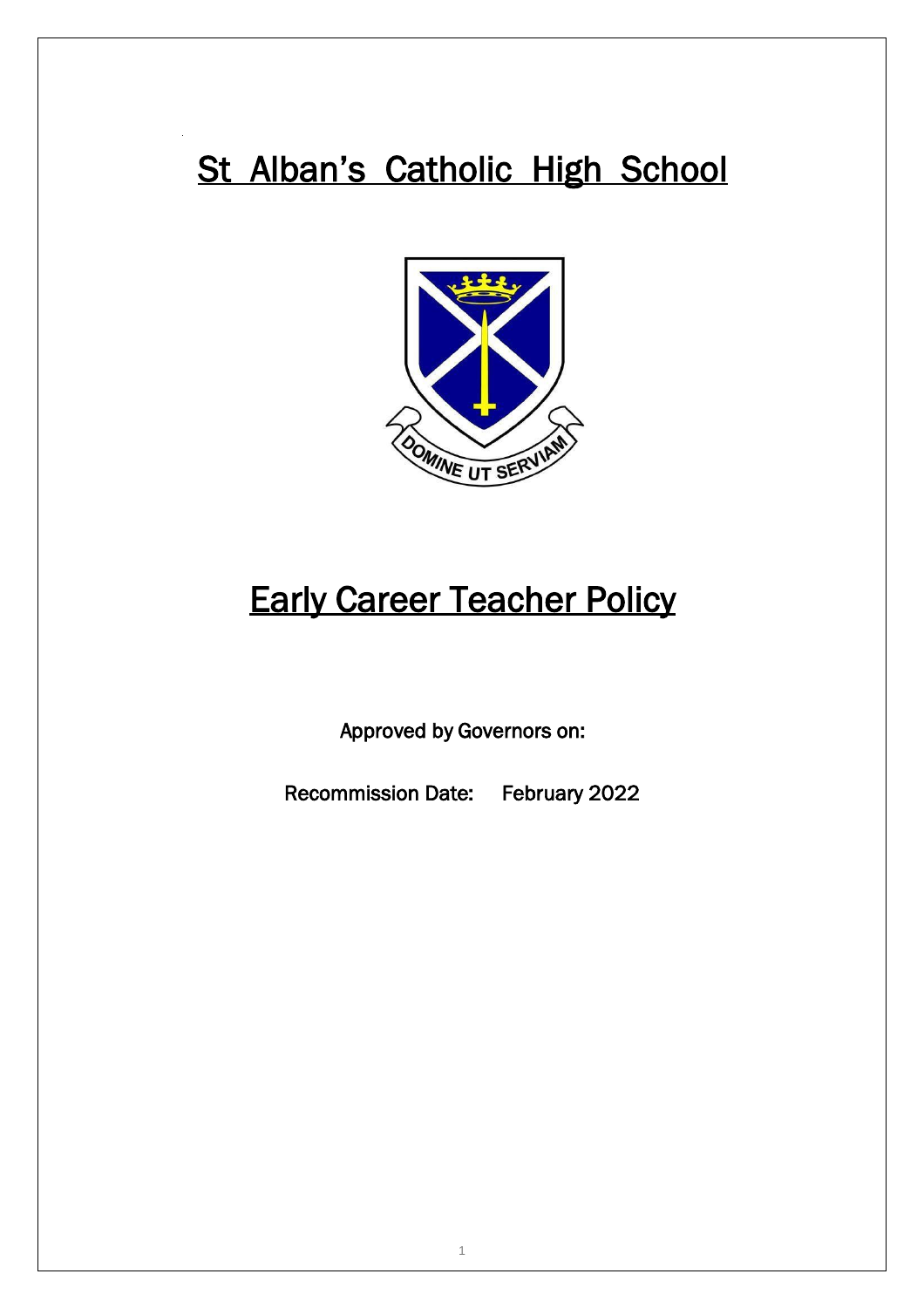# **Contents**

## <span id="page-1-0"></span>Section 1 Aims

The school will:

- Run an ECT induction programme that meets all the statutory requirements
- Provide ECTs with a supportive environment that develops and equips them with the tools to be effective and successful teachers
- Ensure all staff understand their role in the induction programme
- Beyond the statutory aims of the ECT policy, the school's Catholic Ethos permeates the support offered to staff training in the school. This means as part of the professional development over the ECT programme, the school takes an active part in the formation of the teacher to enhance their knowledge, understanding and skills of working in a Catholic School. In the first instance, the school is partnered with the Margaret Beaufort Institute. This allows access to training courses appropriate to ECT teachers, including accredited courses. This commitment to formation is enhanced with specifically focused CPD and mentor support from the school's Chaplain.

## <span id="page-1-1"></span>Section 2 Legislation and statutory guidance

This policy is based on the Department for Education's statutory guidance *[Induction for Early Career](https://www.gov.uk/government/publications/induction-for-newly-qualified-teachers-nqts) Teachers [\(England\)](https://www.gov.uk/government/publications/induction-for-newly-qualified-teachers-nqts) Revised March 2021 an[d The Education \(Induction Arrangements for School Teachers\) \(England\)](http://www.legislation.gov.uk/uksi/2012/1115/contents/made)  [Regulations 2012.](http://www.legislation.gov.uk/uksi/2012/1115/contents/made)*

The 'relevant standards' referred to below are the [Teachers' Stand](https://www.gov.uk/government/publications/teachers-standards)ards.

This policy complies with our funding agreement and articles of association.

## <span id="page-1-2"></span>Section 3 The induction programme

3.1 For a full-time ECT, the induction programme will typically last for a two academic years. Part-time ECTs will serve a full-time equivalent.

The programme is quality assured by the Alpha Teaching School Hub.

3.2 Each ECT will:

• Be provided with the necessary employment tasks, experience and support to enable them to demonstrate satisfactory performance against the relevant standards throughout, and by the end of, the induction period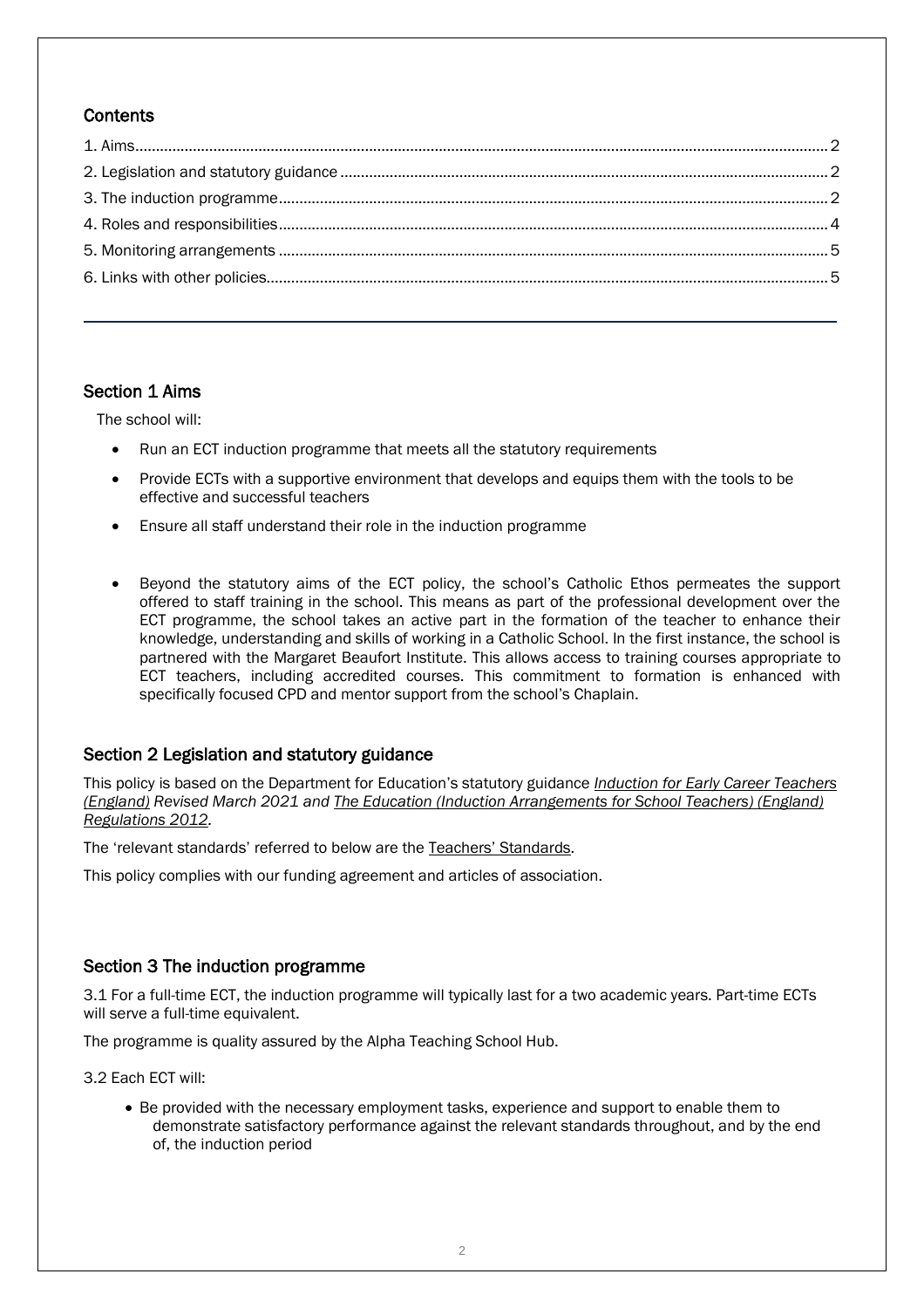- Be provided with a programme of training that supports the ECT to understand and apply the knowledge and skills set out in the Early Career Framework
- Have an appointed induction tutor, who will have qualified teacher status (QTS)
- Have an appointed induction mentor, who will have qualified teacher status (QTS)
- Have the stated mentor contact of one hour per week
- Have a reduced timetable to allow them to undertake activities in their induction programme, with no more than 90% of the timetable of our existing teachers on the main pay range during their first ECT year and no more than 95% during their second.
- Regularly teach the same class or classes
- Take part in similar planning, teaching and assessment processes to other teachers working in similar posts
- Not be given additional non-teaching responsibilities without appropriate preparation and support
- Not have unreasonable demands made upon them
- Not normally teach outside the age range and/or subjects they have been employed to teach
- Not be presented with unreasonably demanding pupil discipline problems on a day-to-day basis

#### 3.2 Support for ECTs

We support ECTs with:

- A designated induction mentor, who will provide day-to-day mentoring and support
- A designated induction tutor, who will co-ordinate their monitoring and assessments
- Access to a school Chaplain to support them in matters of Catholic Ethos
- Observations of their teaching at regular intervals, and follow-up discussions with prompt and constructive feedback
- $\bullet$   $\frac{1}{2}$  termly professional reviews of their progress with their induction tutor where we will review their objectives and revise them in relation to the relevant standards and their current needs and strengths
- Chances to observe experienced teachers, either within the school or at another school with effective practice

#### 3.3 Assessments of ECT performance

Formal assessment meetings will take place termly, undertaken by the induction tutor in partnership with the school ECT & ITT lead.

These meetings will be informed by clear and transparent evidence gathered during the preceding assessment period, and drawn from the ECT's work as a teacher and from their induction programme. Copies of the evidence relied on will be provided to the ECT and the appropriate body, clearly showing how the ECT is performing against the relevant standards.

At the end of the programme, ECTs will take part in a final formal assessment meeting. The outcomes of this meeting will be used by the headteacher to decide whether the ECT's performance is satisfactory against the relevant standards. The decision will be written up in a final assessment form.

The ECT can add their own comments to this final form.

The form will then be sent to the appropriate body, who will make the final decision on whether the ECT has passed their induction period.

#### 3.4 At-risk procedures

If it becomes clear the ECT is not making sufficient progress, additional monitoring and support measures must be put in place immediately, meaning: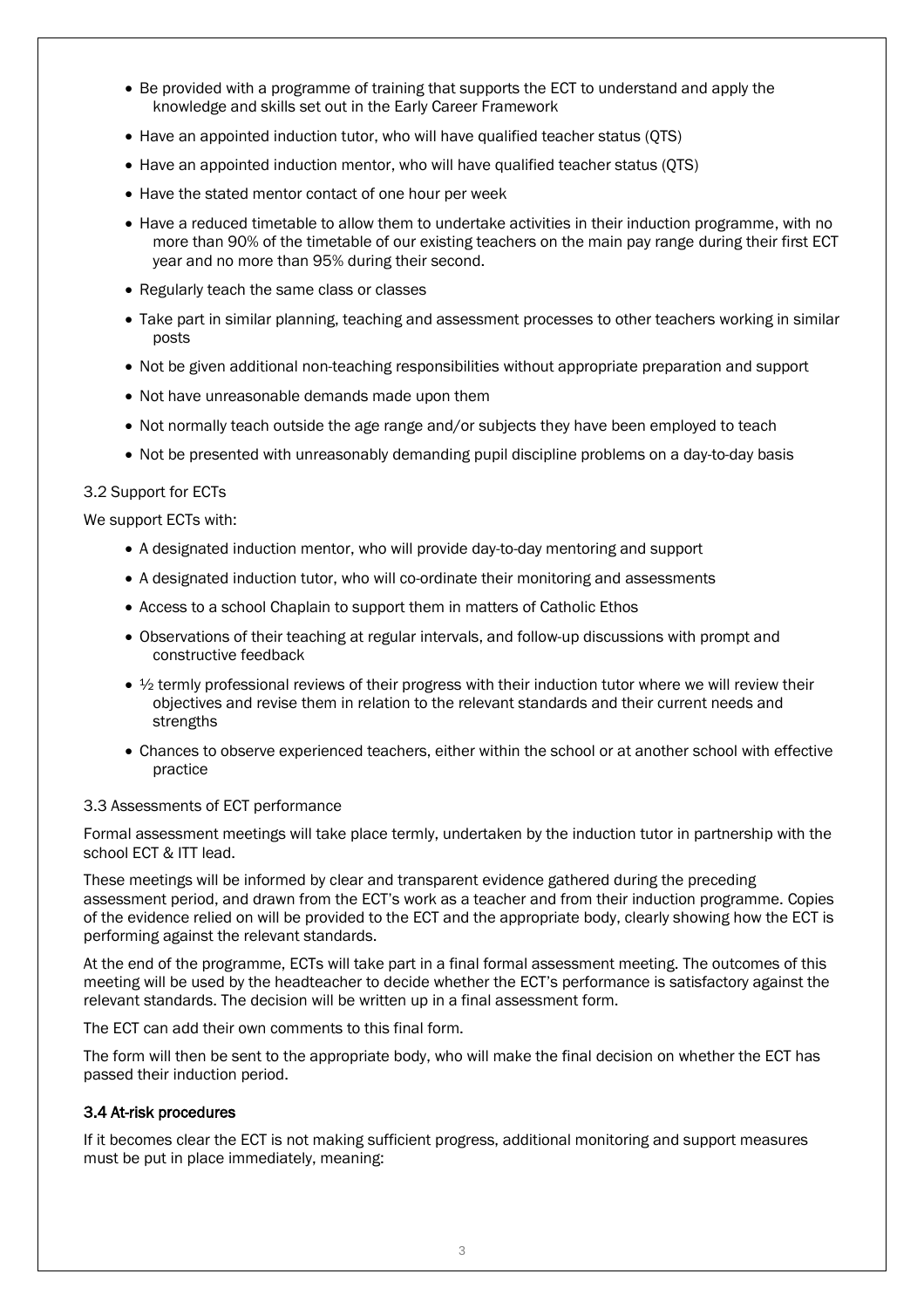- Areas in which improvement is needed are identified
- Appropriate objectives are set to guide the ECT towards satisfactory performance
- An effective support programme is put in place by the induction tutor and school ECT/ITT lead to help the ECT improve their performance

If there are still concerns about the ECT's progress at their next formal assessment, so long as it is not the final assessment, the school ECT lead will discuss this with the ECT, updating objectives as necessary and giving details of the improvement plan for the next assessment period.

## <span id="page-3-0"></span>Section 4 Roles and responsibilities

4.1 Role of the ECT

The ECT will:

- Provide evidence that they have QTS and are eligible to start induction
- Meet with their induction tutor and induction mentor at the start of the programme to discuss and agree priorities, and keep these under review
- Agree with their induction mentor how best to use their reduced timetable allowance
- Provide evidence of their progress against the relevant standards
- Participate fully with the ECT online training platform and complete tasks by the stated deadline
- Participate fully in the school CPPD programme
- Participate in scheduled classroom observations, progress reviews and formal assessment meetings
- Keep copies of all assessment forms
- When the ECT has any concerns, they will:
- Raise these with their induction mentor as soon as they can
- Consult with their contact at the Local Authority and FKTSA at an early stage if there are difficulties in resolving issues with their mentor or within the school

### 4.2 Role of the headteacher

The ECT/ITT lead will:

- Check that the ECT has been awarded QTS and whether they need to serve an induction period
- Notify the appropriate body (Local Authority and FKTSA) when an ECT is taking up a post and undertaking induction
- Make sure the ECT's post is suitable according to statutory guidance (see section 3.1 above)
- Ensure an appropriate ECF-based induction programme is in place
- Ensure the induction mentor is appropriately trained and has sufficient time to carry out their role effectively
- Ensure the induction tutor is appropriately trained and has sufficient time to carry out their role effectively
- Ensure the ECT's progress is reviewed regularly, including through observations and feedback of their teaching
- Ensure that formal assessments are carried out and reports completed and sent to the appropriate body
- Maintain and keep accurate records of employment that will count towards the induction period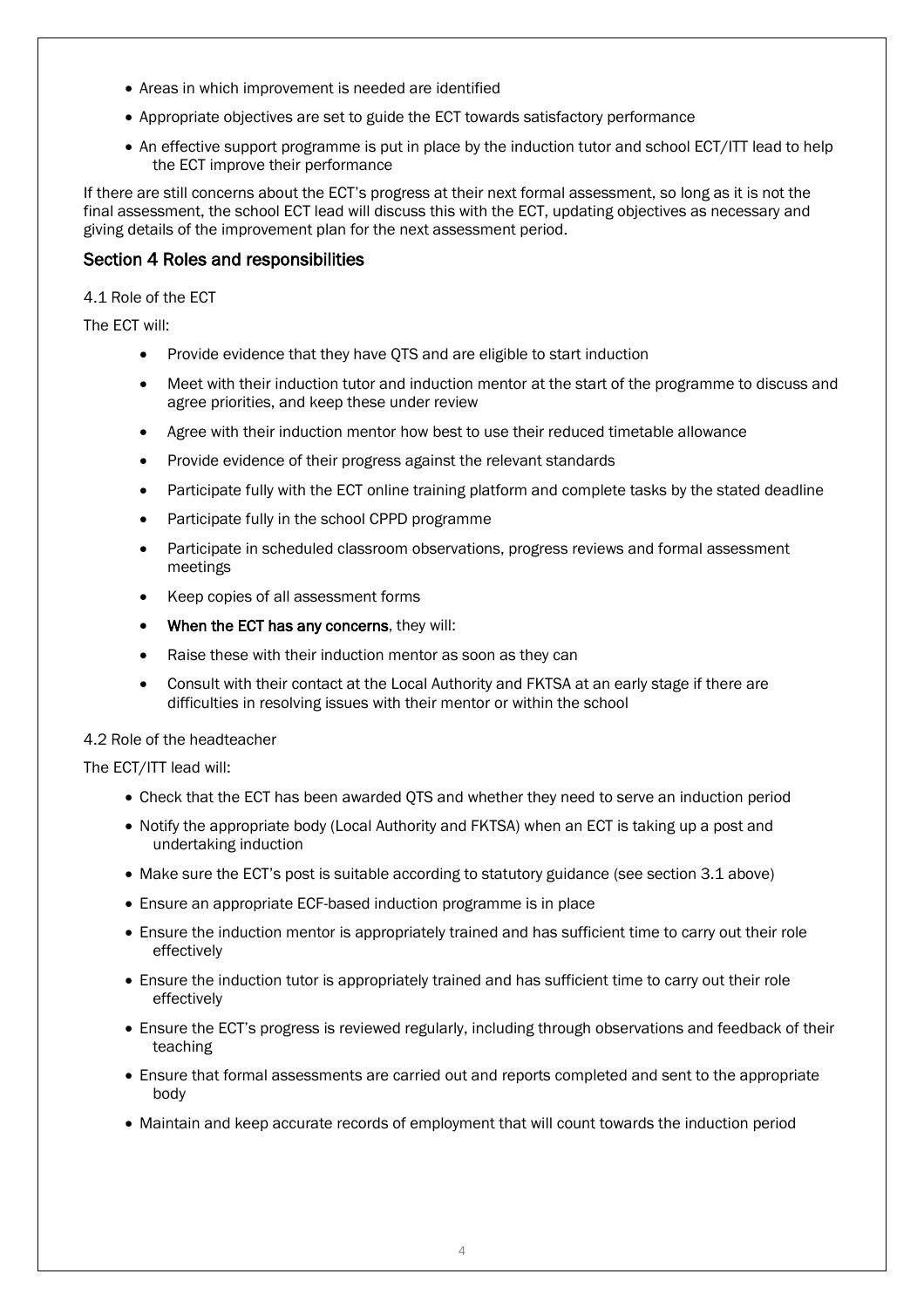- Make a recommendation to the Local Authority and FKTSA on whether the ECT's performance against the relevant standards is satisfactory
- Participate in quality assurance procedures of the induction programmes
- Keep all relevant documentation, evidence and forms on file for 6 years

#### 4.3 Role of the induction tutor

The induction tutor will:

- Carry out regular progress reviews throughout the induction period
- Undertake formal assessment meetings during the induction period, coordinating input from other colleagues as appropriate
- Inform the ECT during the assessment meeting of the judgements to be recorded on their formal assessment record and invite the ECT to add their own comments
- Ensure that the ECT's teaching is observed and feedback is provided
- Inform the ECT following progress review meetings of the determination of their progress against the Teachers' Standards and share progress review record with the ECT, Headteacher and appropriate body.

#### 4.4 Role of the induction mentor

The induction mentor will:

- Regularly meet with the ECT for structured mentor sessions to provide effective targeted feedback
- Work collaboratively with the ECT and other colleagues involved in the ECT's induction to help insure the ECT receives a high-quality ECT-based induction programme
- Provide, or broker, effective support, including phase of subject specific mentoring and coach
- Take prompt, appropriate action and inform the ECT lead if an ECT appears to be having difficulties.

#### 4.5 Role of the governing body

The governing board will:

- Ensure the school complies with statutory guidance
- Be satisfied that the school has the capacity to support the ECT
- Ensure the headteacher is fulfilling their responsibility to meet the requirements of a suitable induction post
- Investigate concerns raised by the ECT as part of the school's grievance procedure

## <span id="page-4-0"></span>Section 5 Monitoring arrangements

This policy will be reviewed **annually** by the school ECT/ITT lead in discussion with the Headteacher. At every review, it will be approved by the governing body.

## <span id="page-4-1"></span>Section 6 Links with other policies

This policy links to the following policies and procedures:

• Appraisal